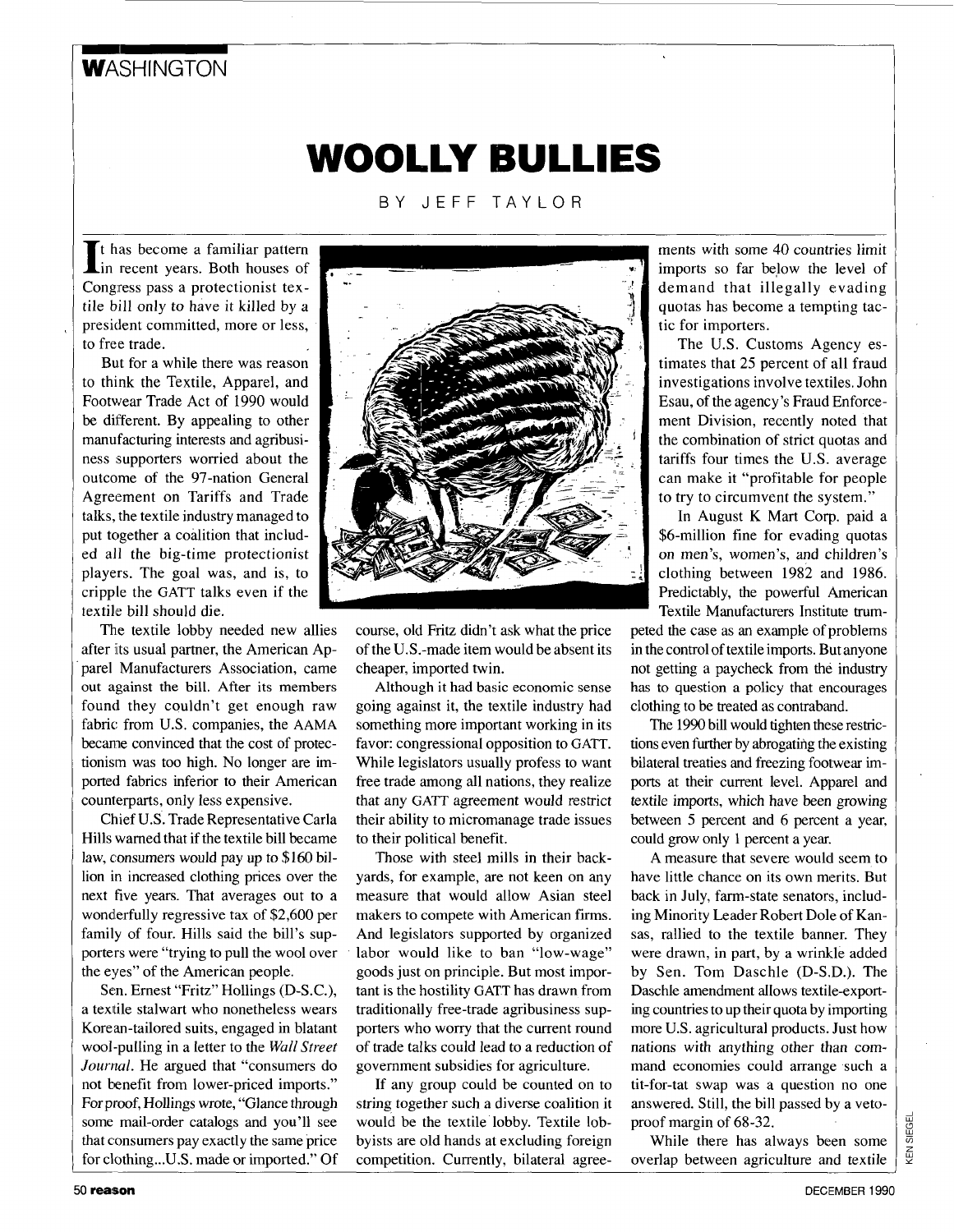## **WASHINGTON**

supporters, seldom has it extended beyond the Southeast's lint belt. Five years ago, in fact, Sen. Strom Thurmond (R-S.C.) worked to kill a measure similar to the one put forth by Daschle this year. But this time around, four farm-state senators who voted against the '85 textile bill-David Boren (D-Okla.), Quentin Burdick (D-N.D.), Jim Exon (D-Nebr.), and Tom Harkin (D-Iowa)—found themselves on the winning side.

The switch is not a surprise considering the GATT negotiations have been moving toward the eventual worldwide abolition of agricultural subsidies. Farrnstate lawmakers know that developing countries will bolt from the talks if it looks as though Congress will not let their textile products reach U.S. markets. Passing the textile bill could put an end to **GATT** negotiations before any reductions can be agreed upon.

In the House the measure turned up 250 co-sponsors-a lot even for an election year and enough to worry the administration. However, it had **a** staunch foe in Rep. Sam Gibbons (D-Fla.), chairman of the Ways and Means Trade Subcommittee, who called the bill "a lousy piece of legislation." Gibbons has long seen the benefits of free trade flow in and out of his district through the port of Tampa. He voted to sustain the veto of the '85 textile bill and helped secure passage of the U.S.-Canada Free Trade Agreement. But Gibbons realized the votes were there to force the bill out of committee and all he would accomplish by sitting on the bill would be to make many fellow Democrats very unhappy.

Instead, Gibbons fought the bill when it came to the floor. It paid off as the bill passed 271-149—nine votes short of the two-thirds needed to override a veto. The surprising margin left opponents of the bill confident they can sustain the veto.

Gibbons notes that evidence that textiles is "a healthy, prosperous industry" drew several lawmakers to oppose the bill. Indeed, Federal Reserve Board figures show that in 1989 textile factories operated at 91 percent capacity, compared to 84 percent for all manufacturers. Since 1985, the industry's capacity utilization has grown twice as fast as other manufacturers. The industry is clearly not on the brink, and consumers would certainly benefit if textile quotas were eliminated.

But usually those in Congress benefit more from rewarding the interests that help get them elected rather than from serving taxpayers at large. That's why many lawmakers have no incentive to see trade barriers fall. **GATT** negotiations could lead to a global reduction in both trade barriers and agricultural subsidies. The only losers would be those industries sheltered from competition by government policies—and it is these businesses that have the ear of Congress. Accordingly, it would be a great surprise if the textile bill is the last attempt to sabotage **GATT.** 

*Jeff Taylor is national political reporter for syndicated columnists Evans* & *Novak.* 

# **IN DEFENSE OF AYN RAND**

by

Virginia L. L. Hamel

A 46-page Objectivist's response to *Judgment Day* and "The **Passages Cut From Judgment Day" by Nathaniel Branden** 

plus

Two 12-page responses to Barbara Branden's biography, *The Passion of Ayn Rand,* and Murray Rothbard's monograph, "The Sociology **of** the **Ayn** Rand Cult"

In a **booklet of 84 pages**, the author takes on three major attackers of Ayn Rand providing a completely different perspective and new information, while pointing out the distortions, concealment, misinterpretations, and flawed characters of the attackers.

The author gives:

- a synopsis of *Judgment Day* for those who have not read it
- misinterpretations and contradictions in Branden's statements
- relevant facts Branden leaves out
- what the Coroner's report said about Patrecia Branden's death
- the vicious legal battle between the Brandens in 1981
- a different version of Ayn Rand's break with Edith **Efron**
- Devers Branden's surprise visit to Ayn Rand
- Devers Branden's blocking Ayn Rand from entering her own apartment
- Branden's unethical and illegal recording **a** last phone call **to** Rand
- Branden's untrue charges about the Philosophy of Objectivism
- Angry Barbara Branden's new revelations about Nathaniel, and **much more!**

New Beacon Publications · 1909 Beacon Street · Brookline · MA 02146

Please send me \_\_\_\_\_\_ copies of "In Defense of Ayn Rand" (the booklet) @ \$14.00 per **copy (foreign orders \$15.00 in U.S. currency). Total payment of** \$ **is enclosed to cover the costs.** 

Name

**Address**